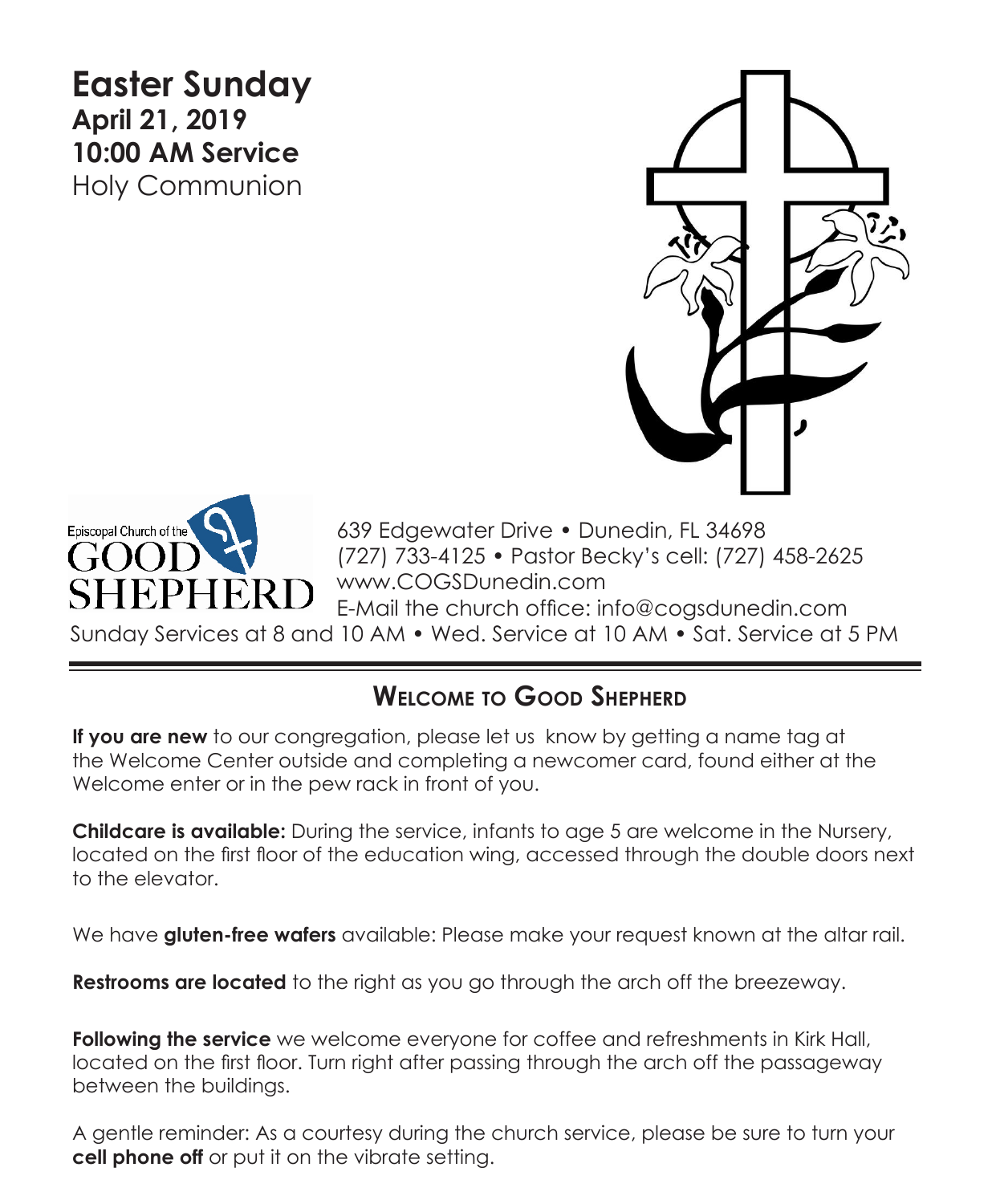# **Gathering for Worship**

*[During the Prelude, please prepare for worship by observing attentive silence.]*

## **Prelude** *Fanfare for Easter* S. Tucker

Bells of Hope • Organ • Trumpets

*[Please stand when the chimes sound.]*

Symbols in the Bulletin:  $\mathbb D$  Priest,  $\mathbb D$  Deacon, **G** Congregation,  $\mathbb L$  Leader,  $\mathbb D$  Everyone.

**Gathering Hymn** *Jesus Christ Is Risen Today* 207

*[Please stand.]*

C *Jesus Christ is risen today, Alleluia! our triumphant holy day, Alleluia! who did once upon the cross, Alleluia! suffer to redeem our loss. Alleluia!*

 *Hymns of praise then let us sing, Alleluia! unto Christ, our heavenly King, Alleluia! who endured the cross and grave, Alleluia! sinners to redeem and save. Alleluia!*

 *But the pains which he endured, Alleluia! our salvation have procured, Alleluia! now above the sky he's King, Alleluia! where the angels ever sing. Alleluia!*

 *Sing we to our God above, Alleluia! praise eternal as his love, Alleluia! praise him, all ye heavenly host, Alleluia! Father, Son, and Holy Ghost. Alleluia!*

**Welcome and Announcements** *[Please be seated.]*

#### **Easter Acclamation**

- P Alleluia! Christ is risen!
- C **The Lord is risen indeed! Alleluia!**

### **Gathering Prayer**

*[Please stand.]*

- P We gather in the name of our Easter God:
- C **Our Risen Lord transforms darkness into light, hatred into tolerance, despair into hope.**
- P We rejoice in the power of our Easter God:
- C **Our Father's love redeems every Good Friday nightmare into the promise of eternal life.**
- P We embrace the purposes of our Easter God:
- C **The Holy Spirit challenges us to leave tomb-like safety and invites us to live our faith boldly.**
- P We are Easter people:
- C **We are a sign that indeed miracles happen, and that with God, all things are possible.**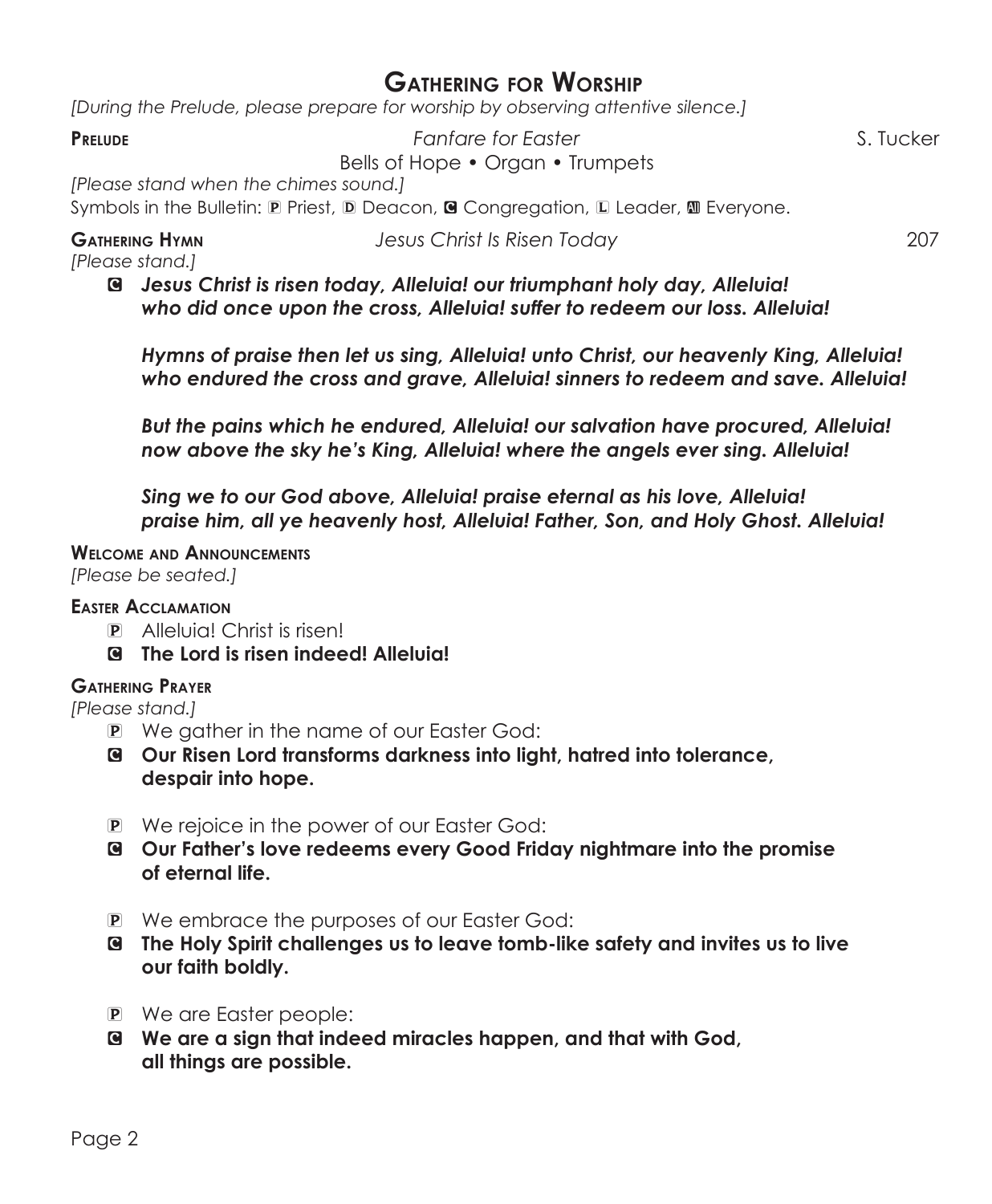

### **Collect of the Day**

- P The Lord be with you.
- C **And also with you.**
- P Let us pray… God of mercy, we no longer look for Jesus among the dead, for he is alive and has become the Lord of life. Increase in our minds and hearts the risen life we share with Christ, and help us to grow as your people toward the fullness of eternal life with you, through Jesus Christ, our Savior and Lord, who lives and reigns with you and the Holy Spirit, one God, now and forever.
- C **Amen.**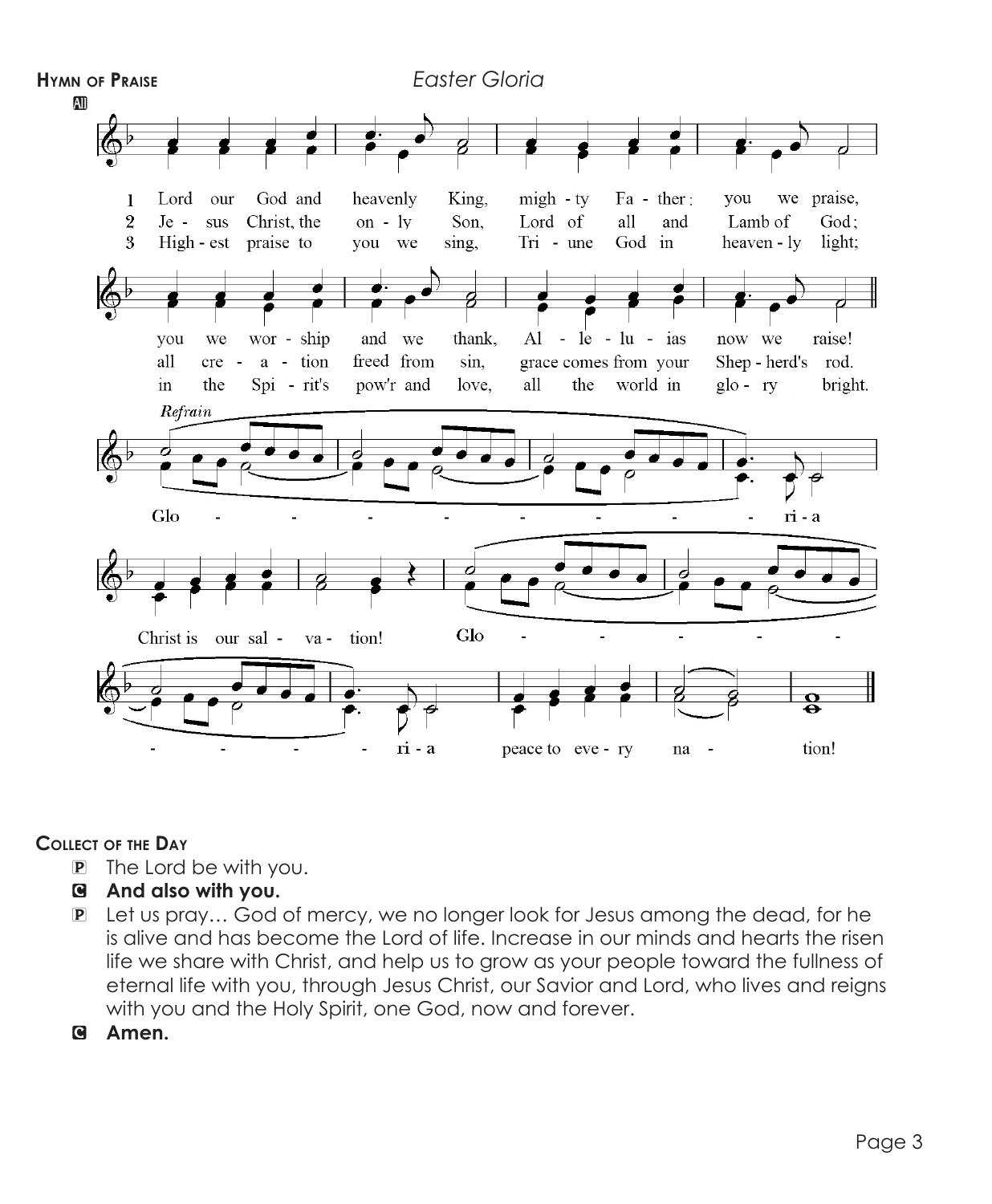# **WORD OF GOD**

**The Readings:** Isaiah 65:17–25 • Psalm 118:1-2, 14-24 • 1 Corinthians 15:19–26 • John 20:1-18 *[Please be seated.]*

The First Reading:

L *The First Reading is taken from Isaiah, chapter 65…*

 Look! I'm creating a new heaven and a new earth: past events won't be remembered; they won't come to mind. Be glad and rejoice forever in what I'm creating, because I'm creating Jerusalem as a joy and her people as a source of gladness. I will rejoice in Jerusalem and be glad about my people. No one will ever hear the sound of weeping or crying in it again. No more will babies live only a few days, or the old fail to live out their days. The one who dies at a hundred will be like a young person, and the one falling short of a hundred will seem cursed. They will build houses and live in them; they will plant vineyards and eat their fruit. They won't build for others to live in, nor plant for others to eat. Like the days of a tree will be the days of my people; my chosen will make full use of their handiwork. They won't labor in vain, nor bear children to a world of horrors, because they will be people blessed by the Lord, they along with their descendants. Before they call, I will answer; while they are still speaking, I will hear. Wolf and lamb will graze together, and the lion will eat straw like the ox, but the snake—its food will be dust. They won't hurt or destroy at any place on my holy mountain, says the Lord.

- L The Word of the Lord.
- C **Thanks be to God.**

Metrical Psalm 118: [Tune: *Rise Up, Ye Saints of God*]

 *Give thanks for God is good, God's love is steadfast, sure; Let Israel confess, "God's love forever will endure."*

 *God is my strength and song, The Savior I have found; Now from the tents of all the just There comes triumphant sound:*

*"The right hand of the Lord Has gained the victory! The right hand of the Lord has won, Has triumphed gloriously!"*

*This is the Lord's own work And marvelous to see; The Lord has acted on this day, We praise God's victory.*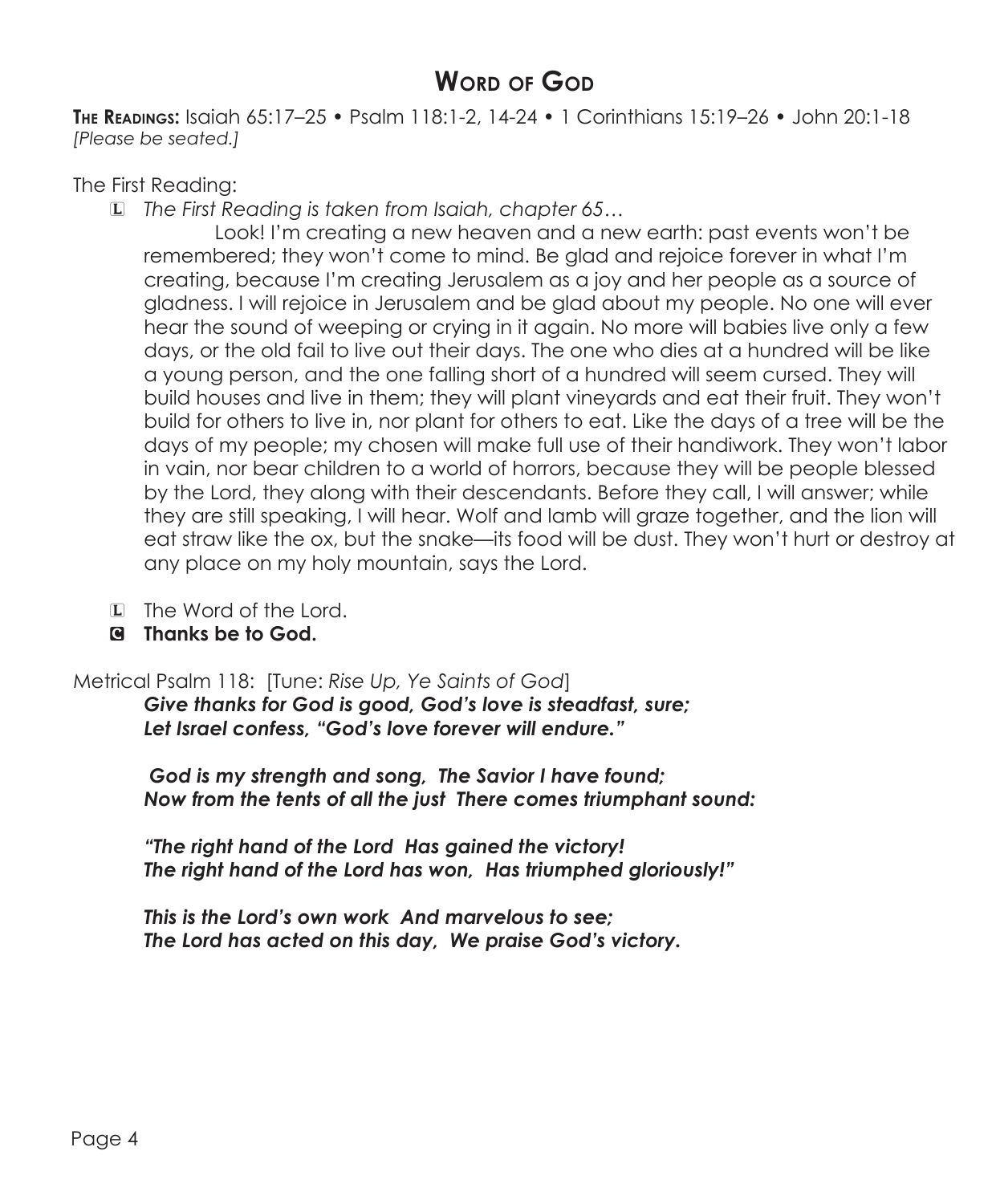The Second Reading:

L *The Second Reading is taken from 1 Corinthians, chapter 15…*

 If we have a hope in Christ only in this life, then we deserve to be pitied more than anyone else.

But in fact Christ has been raised from the dead. He's the first crop of the harvest of those who have died. Since death came through a human being, the resurrection of the dead came through one too. In the same way that everyone dies in Adam, so also everyone will be given life in Christ. Each event will happen in the right order: Christ, the first crop of the harvest, then those who belong to Christ at his coming, and then the end, when Christ hands over the kingdom to God the Father, when he brings every form of rule, every authority and power to an end. It is necessary for him to rule until he puts all enemies under his feet. Death is the last enemy to be brought to an end.

L The Word of the Lord.



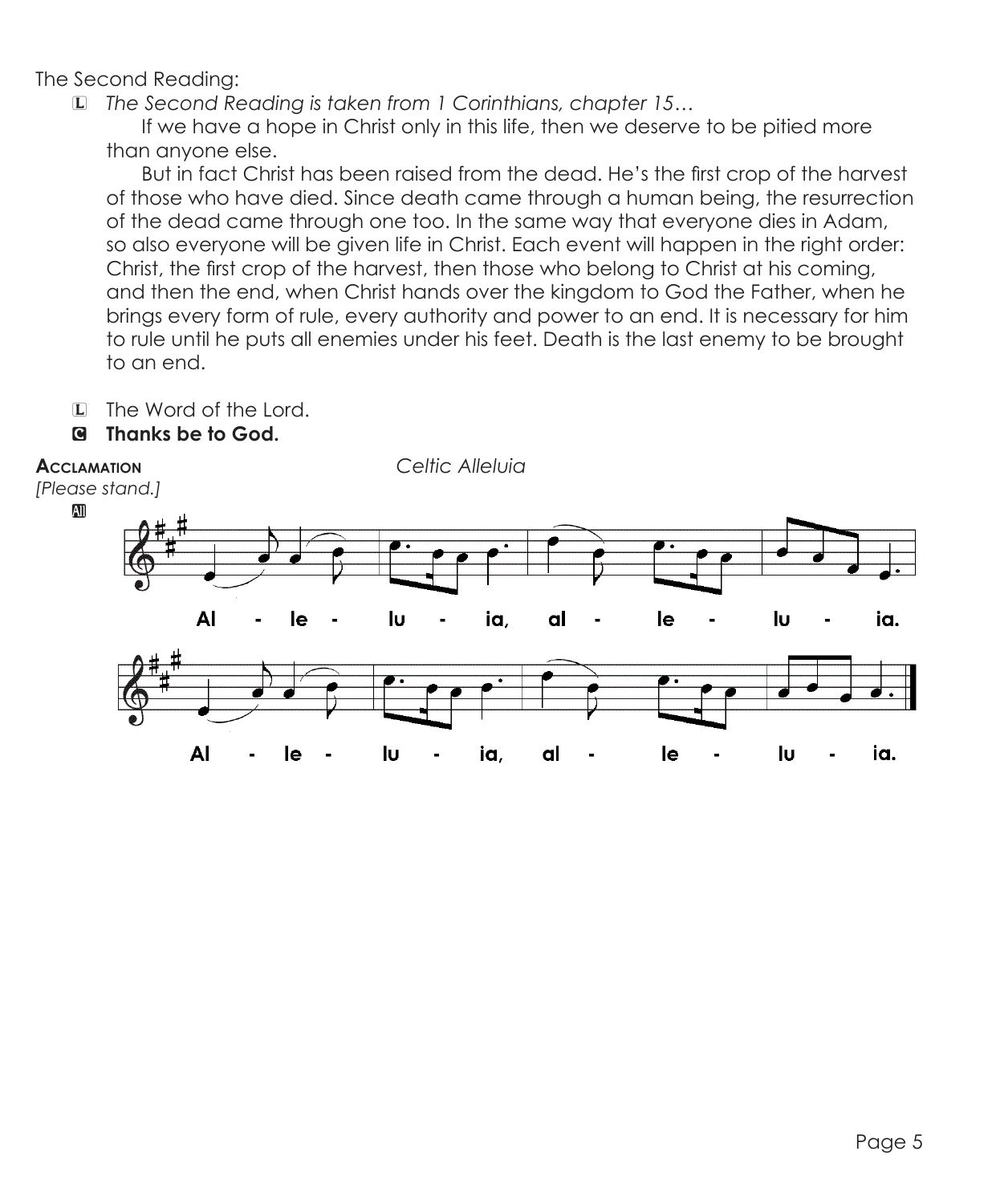The Easter Gospel:

- D The Holy Gospel of our Lord Jesus Christ according to John.
- C **Glory to you, Lord Christ.**
- D Early in the morning of the first day of the week, while it was still dark, Mary Magdalene came to the tomb and saw that the stone had been taken away from the tomb. She ran to Simon Peter and the other disciple, the one whom Jesus loved, and said, "They have taken the Lord from the tomb, and we don't know where they've put him." Peter and the other disciple left to go to the tomb. They were running together, but the other disciple ran faster than Peter and was the first to arrive at the tomb. Bending down to take a look, he saw the linen cloths lying there, but he didn't go in. Following him, Simon Peter entered the tomb and saw the linen cloths lying there. He also saw the face cloth that had been on Jesus' head. It wasn't with the other clothes but was folded up in its own place. Then the other disciple, the one who arrived at the tomb first, also went inside. He saw and believed. They didn't yet understand the scripture that Jesus must rise from the dead. Then the disciples returned to the place where they were staying.

 Mary stood outside near the tomb, crying. As she cried, she bent down to look into the tomb. She saw two angels dressed in white, seated where the body of Jesus had been, one at the head and one at the foot. The angels asked her, "Woman, why are you crying?"

She replied, "They have taken away my Lord, and I don't know where they've put him." As soon as she had said this, she turned around and saw Jesus standing there, but she didn't know it was Jesus.

 Jesus said to her, "Woman, why are you crying? Who are you looking for?" Thinking he was the gardener, she replied, "Sir, if you have carried him away, tell me where you have put him and I will get him."

Jesus said to her, "Mary."

She turned and said to him in Aramaic, "Rabbouni" (which means Teacher). Jesus said to her, "Don't hold on to me, for I haven't yet gone up to my Father. Go to my brothers and sisters and tell them, 'I'm going up to my Father and your Father, to my God and your God.'"

Mary Magdalene left and announced to the disciples, "I've seen the Lord." Then she told them what he said to her.

- D The Gospel of the Lord.
- C **Praise to you, Lord Christ.**

*[Please be seated.]*

**SERMON** Becky Robbins-Penniman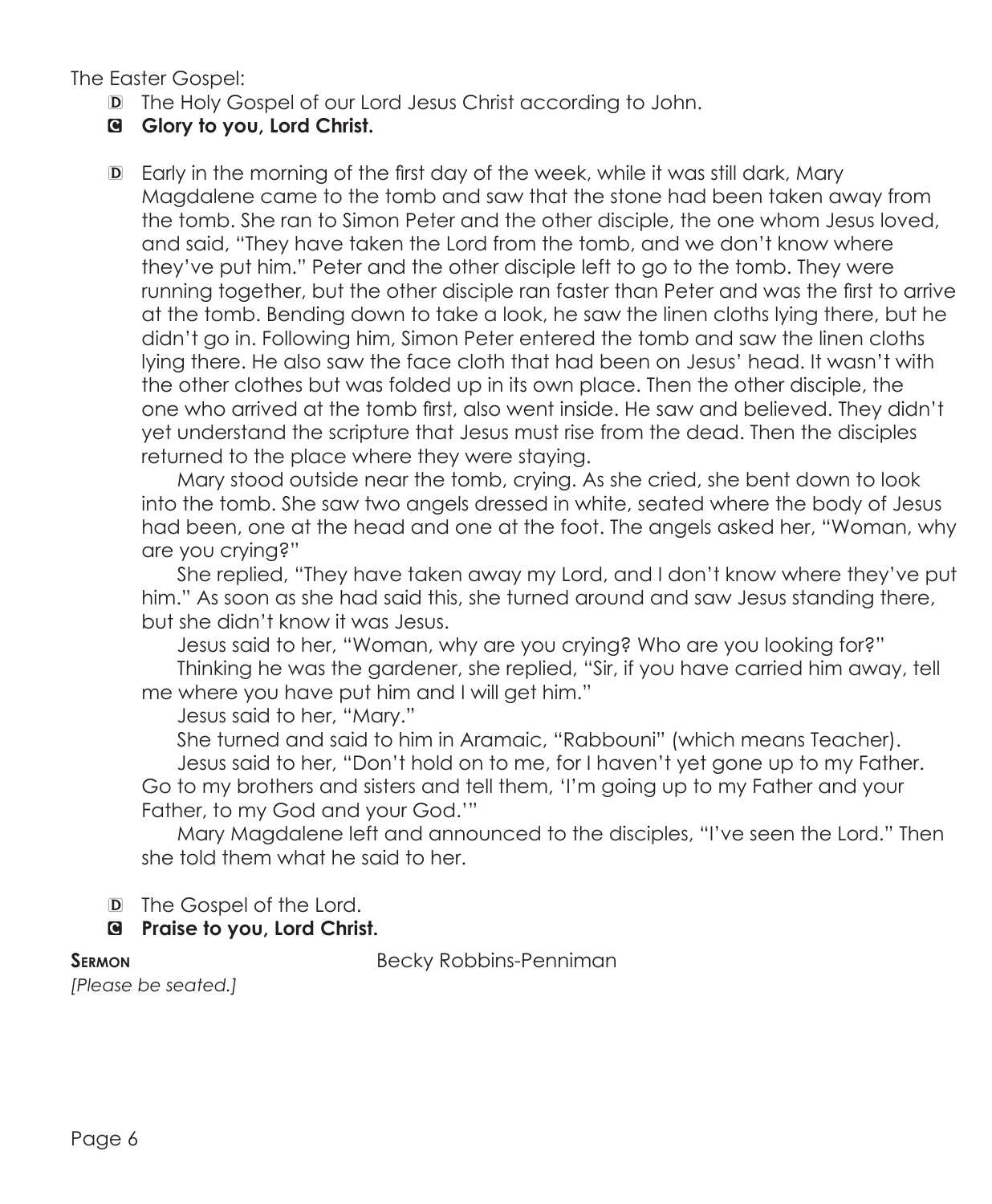## [Tune: *Come, Thou Fount*]

a *Woman, weeping in the garden, who has pushed the stone aside? Who has taken Jesus' body, Jesus Christ the crucified? Woman, waiting in the garden, after men have come and gone, after angels give their witness, silently you watch the dawn.*

*Woman, walking in the garden, Jesus takes you by surprise; when the gardener calls you, "Mary!" faith and joy meet in your eyes. Woman, dancing from the garden, find the others and proclaim Christ is risen as he promised; tell the world he knew your name!* 

**The Nicene Creed**

*[Please stand.]*

a **We believe in one God, the Father, the Almighty, maker of heaven and earth, of all that is, seen and unseen.**

 **We believe in one Lord, Jesus Christ, the only Son of God, eternally begotten of the Father, God from God, Light from Light, true God from true God, begotten, not made, of one Being with the Father. Through him all things were made. For us and for our salvation he came down from heaven: by the power of the Holy Spirit he became incarnate from the Virgin Mary, and was made man. For our sake he was crucified under Pontius Pilate; he suffered death and was buried. On the third day he rose again in accordance with the Scriptures; he ascended into heaven and is seated at the right hand of the Father. He will come again in glory to judge the living and the dead, and his kingdom will have no end.**

 **We believe in the Holy Spirit, the Lord, the giver of life, who proceeds from the Father and the Son. With the Father and the Son he is worshiped and glorified. He has spoken through the Prophets. We believe in one holy catholic and apostolic Church. We acknowledge one baptism for the forgiveness of sins. We look for the resurrection of the dead, and the life of the world to come. Amen.**

#### **Prayers of the People**

*[Please stand, kneel, or sit, as you choose.]*

- D Rejoicing in the mighty acts of God who has delivered all people from sin and death through the resurrection of Jesus Christ, let us lift our voices and pray.
- L Risen Lord, we pray for your Church, that it may continue your work of reconciling all people to God; for our clergy and our bishops; for the many lay people who serve the church and serve others through the church.
- C **We pray for all gathered here in worship and prayer, here and around the world.**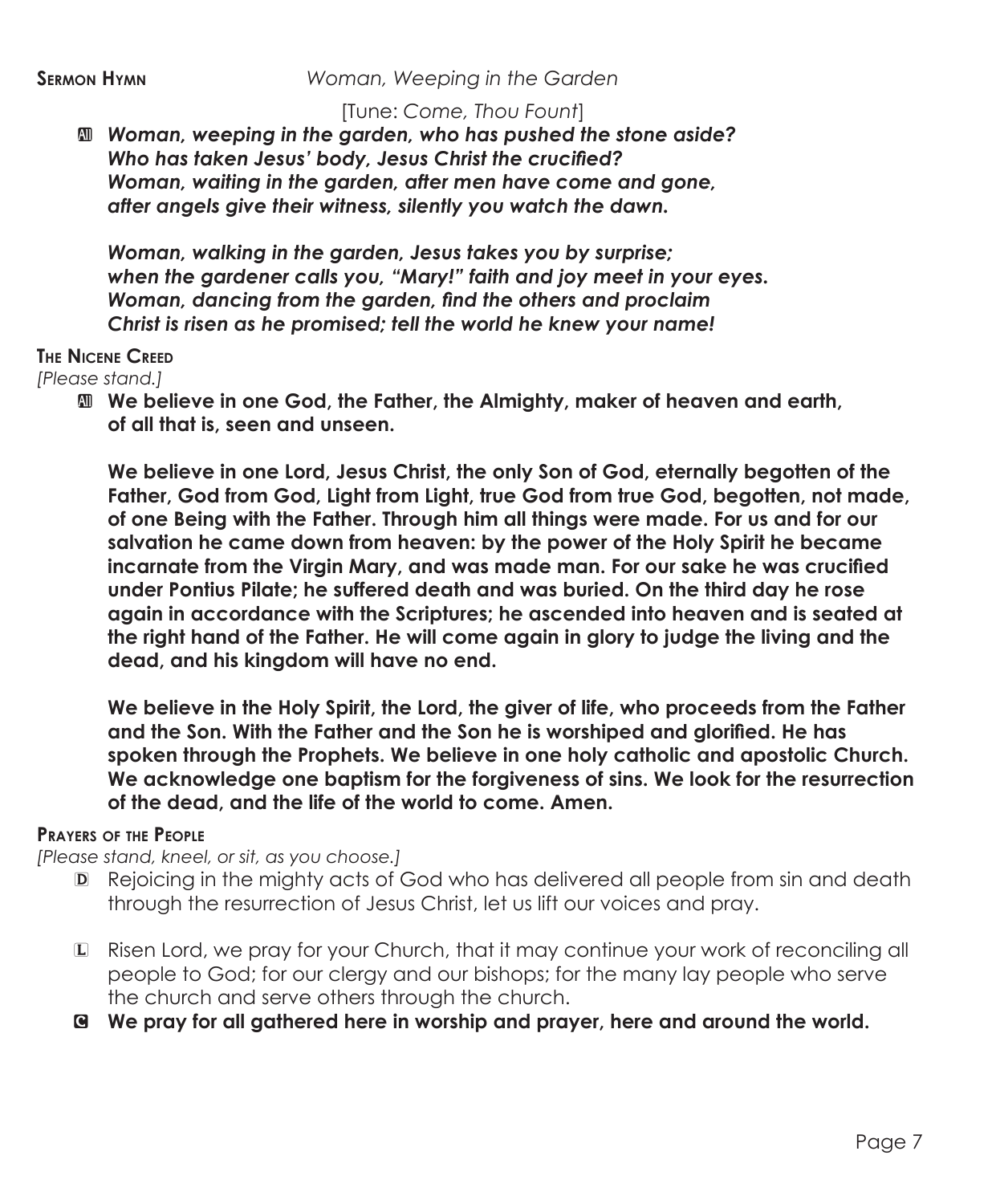- L Risen Lord, we pray that the joy of Easter may ever grow within us and the nations and peoples of the world, that the powers that oppress and destroy may cease.
- C **We pray that a passion for justice, peace, and the common good will fill each of our hearts, and for the Spirit to guide us in lives of active faith.**
- L Risen Lord, we pray for those who are sick, those who suffer, and those who struggle, [especially for… *add names from notebook*]. Please name those on your heart, silently or aloud. [*Leave time…*] Comfort, restore and heal them.
- C **We pray that the troubles facing us will teach us that we endure nothing alone, but that you are always present, creating, redeeming and sustaining us every step of our journey through life.**
- L Risen Lord, we give thanks for the multitude of gifts you shower upon us, for the beauty of this home you have created for us, and especially for the flowers given today to your glory, and for the blessings of this life, [especially… *read items from notebook.*] Grant us a sense of joy and wonder in all your works.
- C **We give thanks for our lives and the lives of our families, friendships, and neighbors near and far, and praise you for your mercy and care for us.**
- L Risen Lord, we pray for those who have died, [especially for… *add names from notebook.*] Please name those on your heart, silently or aloud. [*Leave time…*] May the hope born of Easter give both them and us peace, acceptance and renewal.
- C **Heavenly Father, grant that all who now celebrate these joyful holy days here on earth may praise you forever, with all the angels and saints in heaven. We ask this through your risen Son, Jesus Christ our Lord. Amen.**

### **Prayers and Blessings**

[Those celebrating birthdays, anniversaries or special occasions may receive an individual blessing.]

### **The Greeting of Peace**

*[Please stand.]*

- P The peace of the Lord be always with you.
- C **And also with you.** (*All may greet one another in the name of the Lord.*)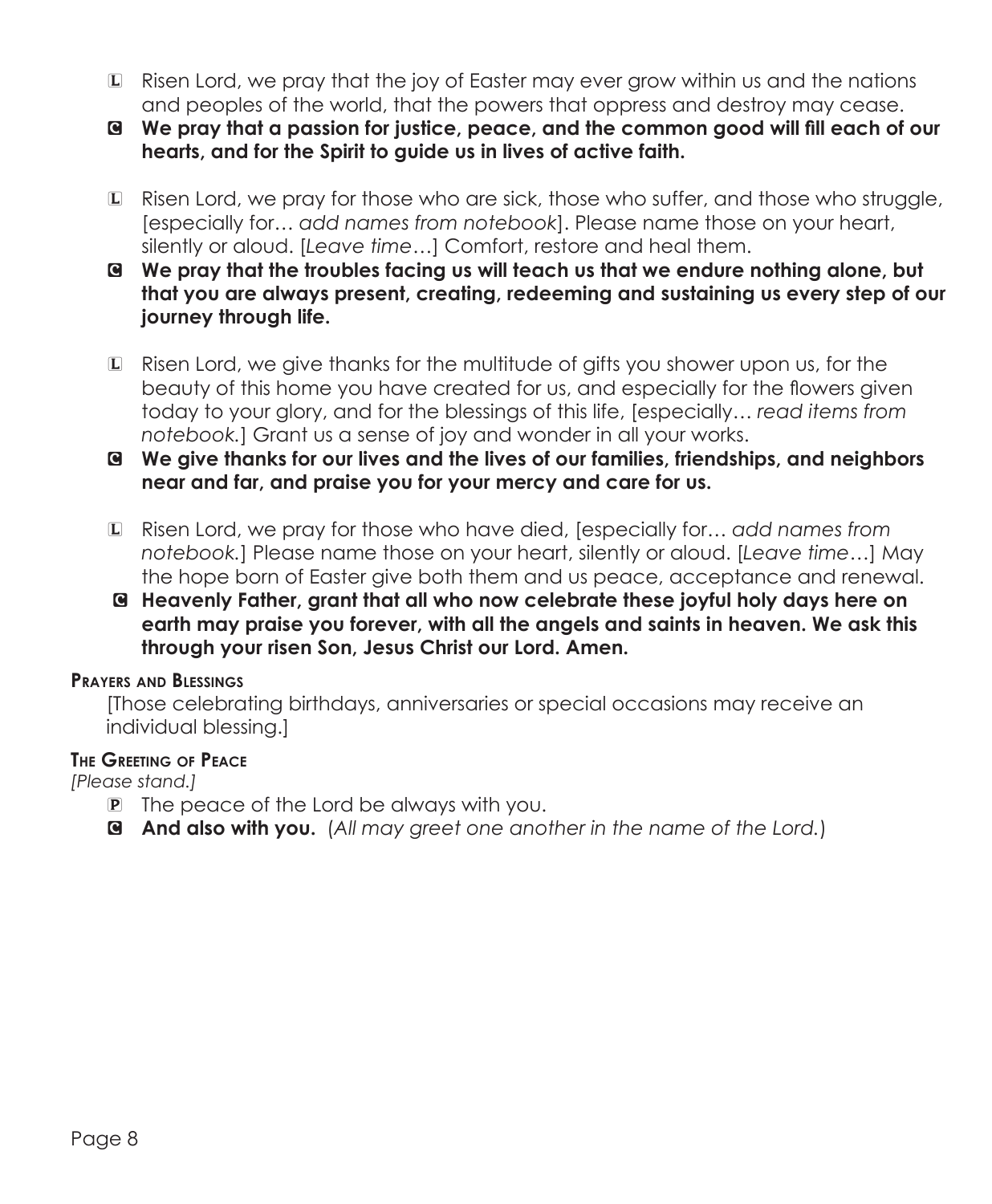# **The Holy Communion**

### **Offertory Sentence**

D Yours, O Lord, is the greatness, the power, the glory, the victory, and the majesty. For everything in heaven and on earth is yours. Yours, O Lord, is the kingdom, and you are exalted as head over all. Bring your tithes, gifts and offerings with a heart full of gladness.

**Offertory** *Good Christians All, Rejoice and Sing!* M. Vulpius

*[Please be seated.]*

### **Presentation**

*[Please stand when the plates are given to the Deacon.]*

D We gladly present the fruits of our lives to the God who creates us, redeems us and sustains us. May we have the grace to use them to heal God's world.

**Presentation Hymn** *Were the Whole Realm of Nature Mine* 474, vs. 4

 $\blacksquare$  Were the whole realm of nature mine, that were an offering far too small;  *love so amazing, so divine, demands my soul, my life, my all.*

## **Eucharistic Prayer** [Enriching Our Worship 1]

- P The Lord be with you.
- C **And also with you**.
- P Lift up your hearts.
- C **We lift them to the Lord**.
- P Let us give thanks to the Lord our God.
- C **It is right to give our thanks and praise.**
- P It is truly right, and good and joyful, to give you thanks, all-holy God, source of life and fountain of mercy. You have filled us and all creation with your blessing and fed us with your constant love; you have redeemed us in Jesus Christ and knit us into one body. Through your Spirit you replenish us and call us to fullness of life. We praise you for the glorious resurrection of our Savior Jesus Christ, the true Paschal Lamb who gave himself to take away our sin, who in dying has destroyed death, and in rising has brought us to eternal life. And so, with Mary Magdalene and Peter and all the witnesses of the resurrection, with earth and sea and all their creatures, and with Angels and Archangels, cherubim and seraphim, we lift our voices with all creation as we sing:

## **Easter Sanctus** *Holy, Holy, Holy Lord*

*Holy, holy, holy Lord, God of power and might, heaven and earth are full of our glory. Hosanna in the highest. Blessed is he who comes in the name of the Lord. Hosanna in the highest. Hosanna in the highest.*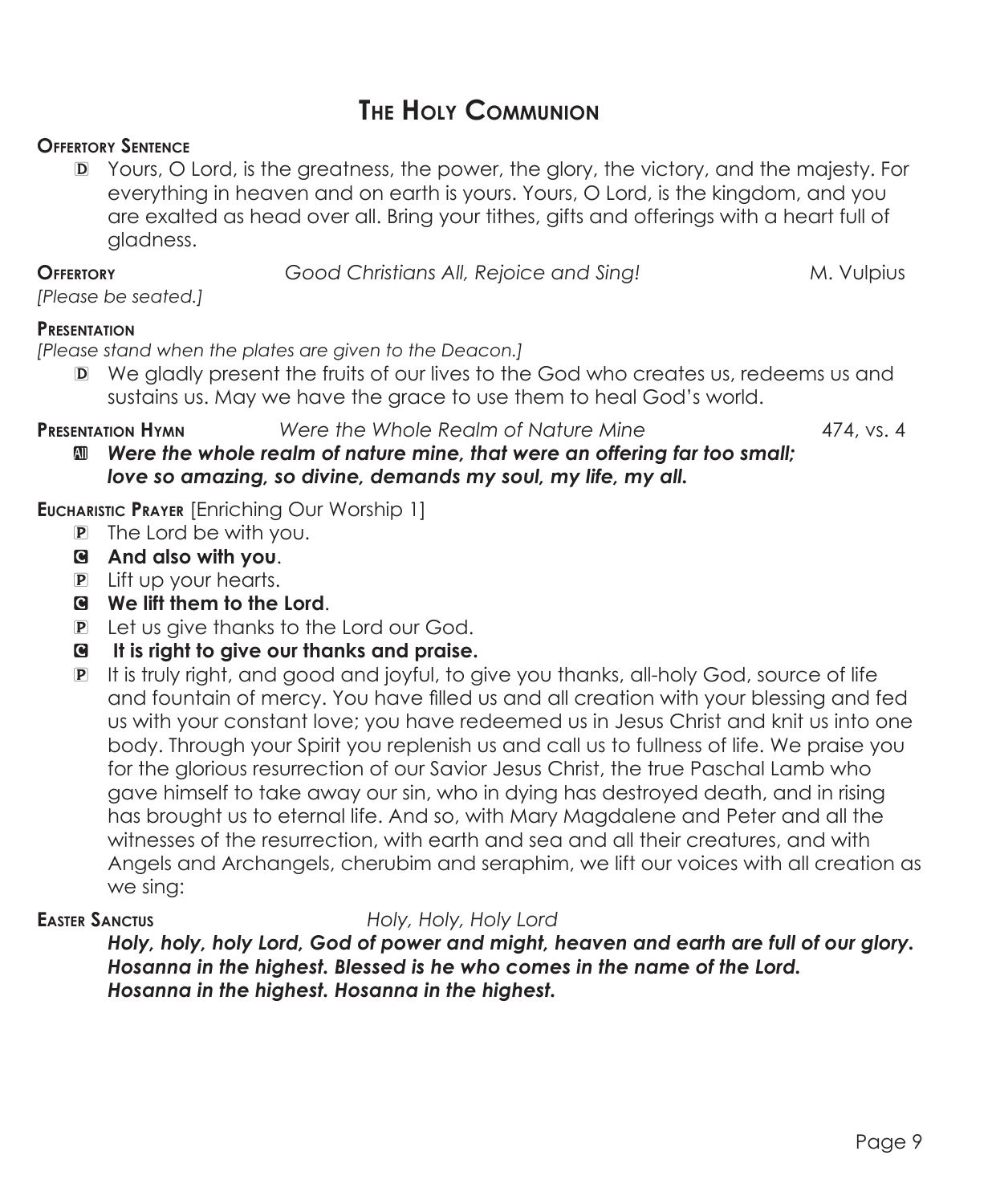*[Please stand or kneel, as you choose.]*

P Blessed are you, gracious God, creator of the universe and giver of life. You formed us in your own image and called us to dwell in your infinite love. You gave the world into our care that we might be your faithful stewards and show forth your bountiful grace. But we failed to honor your image in one another and in ourselves; we would not see your goodness in the world around us; and so we violated your creation, abused one another, and rejected your love.

 Yet you never ceased to care for us, and prepared the way of salvation for all people. Through Abraham and Sarah you called us into covenant with you. You delivered us from slavery, sustained us in the wilderness, and raised up prophets to renew your promise of salvation. Then, in the fullness of time, you sent your eternal Word, made mortal flesh in Jesus. Born into the human family, and dwelling among us, he revealed your glory. Giving himself freely to death on the cross, he triumphed over evil, opening the way of freedom and life.

 On the night before he died for us, Our Savior Jesus Christ took bread, and when he had given thanks to you, he broke it, and gave it to his friends, and said: "Take, eat: This is my Body which is given for you. Do this for the remembrance of me."

As supper was ending, Jesus took the cup of wine, and when he had given thanks, he gave it to them, and said: "Drink this, all of you: This is my Blood of the new Covenant, which is poured out for you and for all for the forgiveness of sins. Whenever you drink it, do this for the remembrance of me."

Therefore we proclaim the mystery of faith:

- $\mathbb{R}$  Christ has died. Christ is risen. Christ will come again.  **Remembering his death and resurrection, we now present to you from your creation this bread and this wine. By your Holy Spirit may they be for us the Body and Blood of our Savior Jesus Christ. Grant that we who share these gifts may be filled with the Holy Spirit + and live as Christ's Body in the world. Bring us into the everlasting heritage of your daughters and sons, that with all your saints, past, present, and yet to come, we may praise your Name for ever.**
- P Through Christ and with Christ and in Christ, in the unity of the Holy Spirit, to you be honor, glory, and praise, for ever and ever.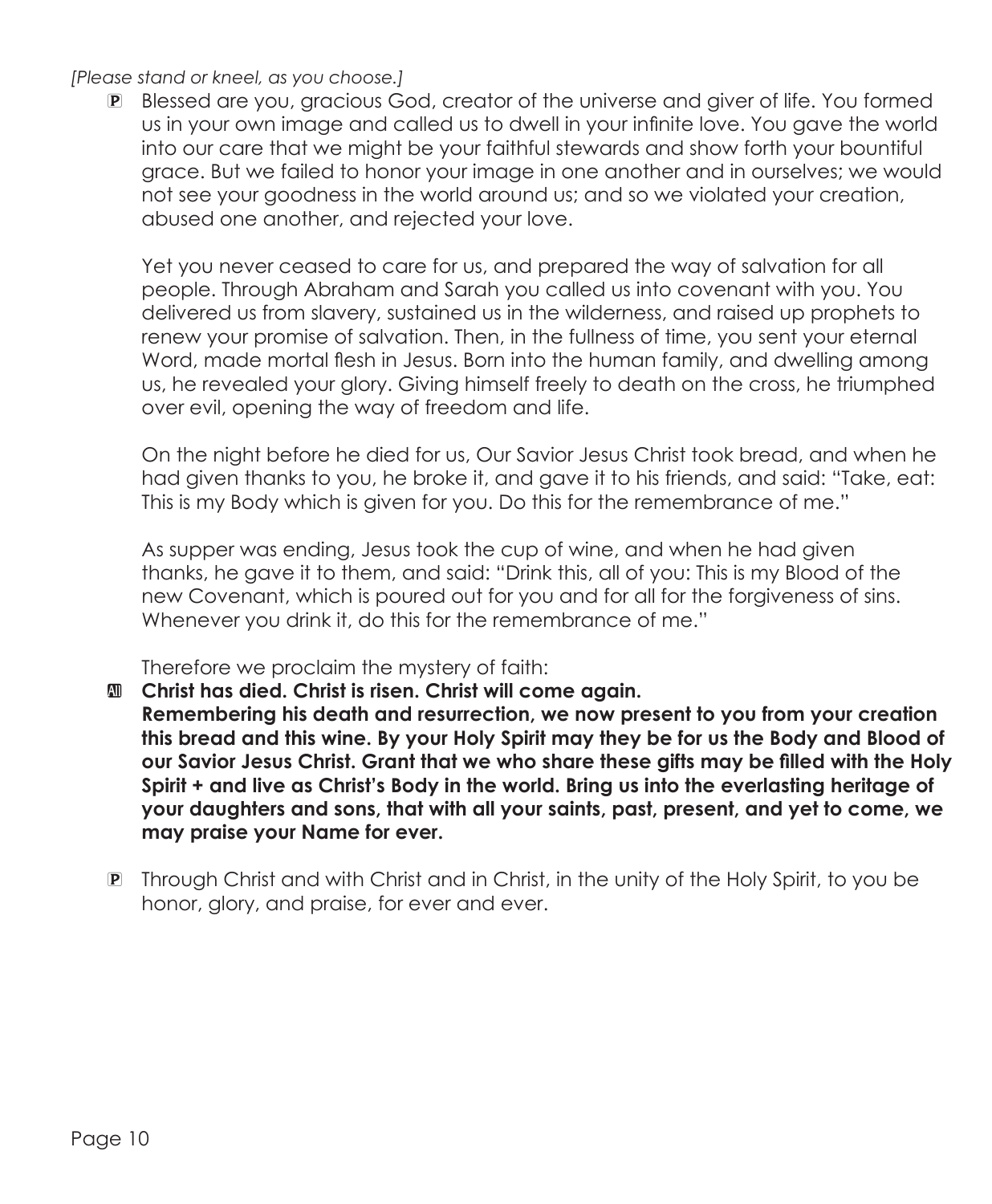

P And now as our Savior Christ has taught us, we are bold to say,

**The Lord's Prayer**

a **Our Father, who art in heaven, hallowed be thy Name, thy kingdom come, thy will be done, on earth as it is in heaven. Give us this day our daily bread. And forgive us our trespasses, as we forgive those who trespass against us. And lead us not into temptation, but deliver us from evil. For thine is the kingdom, and the power, and the glory, for ever and ever. Amen.**

## **The Breaking of the Bread**

- P Alleluia. God of promise, you have prepared a banquet for us.
- C **We come with joy to the Supper of the Lamb of God. Alleluia.**
- P The Gifts of God for the People of God. Take them in remembrance that Christ died for you, and feed on him in your hearts by faith, with thanksgiving.

*[You may be seated. All are welcome at the Lord's Table. Please follow the directions of the usher, who*  will let you know when it's your turn to go to the altar rail. You may stand or kneel. To receive, hold your *hands in front of you, one palm over the other. The priest will place a wafer there. You may either consume it immediately, and then sip from the cup of wine when it comes to you, or, you may wait and dip the wafer into the wine. When you are finished, please return to your seat by the side aisle.]*

#### **Our Prayer Team will be in the south narthex (at the back of the church) during Holy Communion to pray with you for healing, guidance, a loved one, or anything else on your heart.**

**Choir Hymns** *[Please remain seated.]*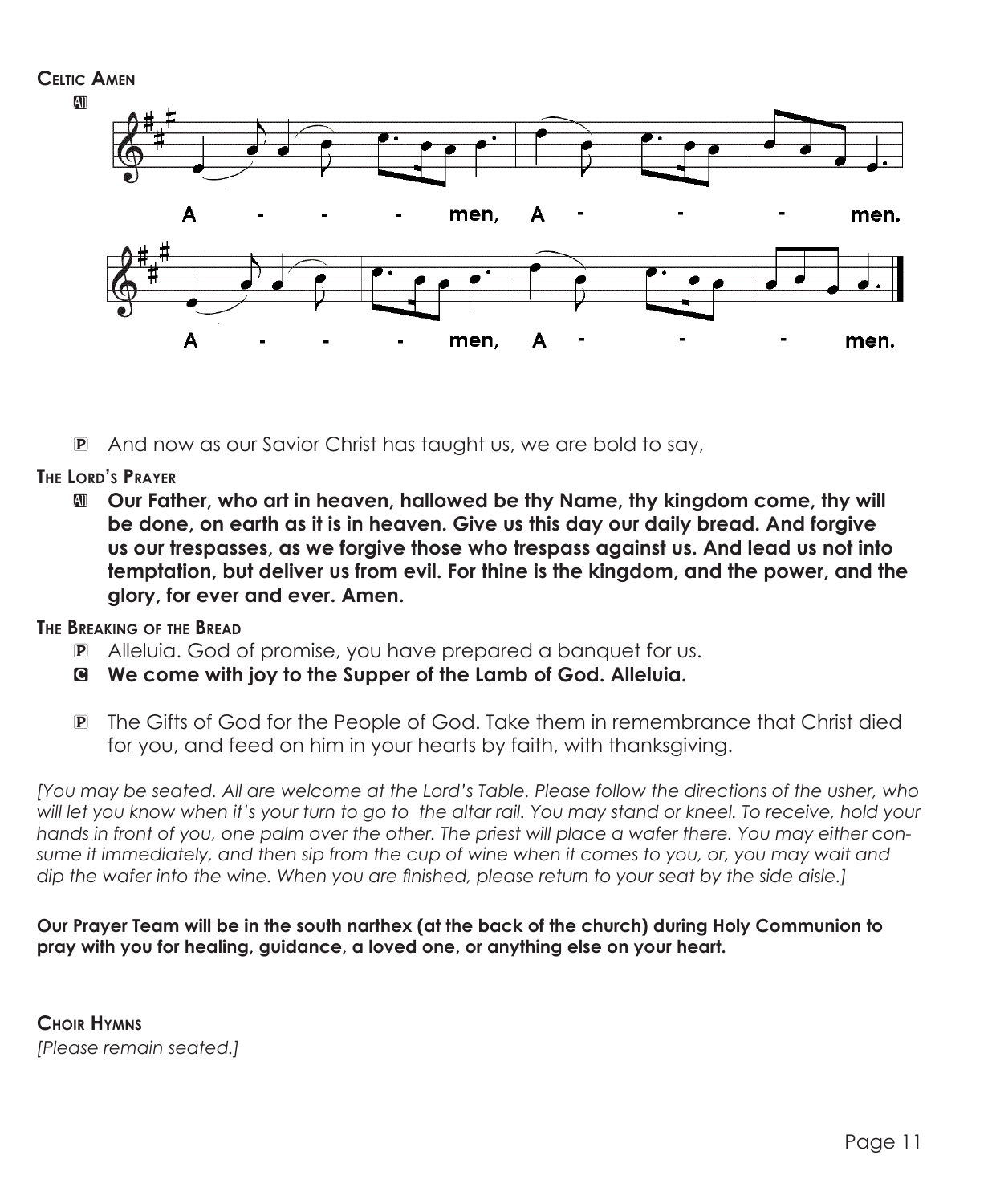### **Chant** *Laudate Dominum*

*[Please repeat this chant until the musician stops playing the tune.]*

### C *Sing, praise and bless the Lord. Sing, praise and bless the Lord. Peoples! Nations! Alleluia!*

### **Post Communion Prayer**

*[Please stand or kneel, as you choose.]*

- P Let us pray…
- C **God of abundance, you have fed us with the bread of life and cup of salvation; you have united us with Christ and one another; and you have made us one with all your people in heaven and on earth. Now send us forth in the power of your Spirit, that we may proclaim your redeeming love to the world and continue for ever in the risen life of Christ our Savior. Amen.**

#### **The Blessing**

*[Please stand.]*

P The God who is creating a new heaven and a new earth, who walks where least expected, who disturbs the comfortable and comforts the distressed, and whom death could not control, now sends you out to announce with your lives that the Lord is risen indeed. Go, you are blessed in the name of the Father, and of the Son, and of the Holy Spirit.

C **Amen.**

**Sending Hymn** *Thine Is the Glory*

a *Thine is the glory, risen, conqu'ring Son; endless is the vict'ry thou o'er death hast won! Angels in bright raiment rolled the stone away, kept the folded grave clothes where thy body lay.*

Refrain *Thine is the glory, risen, conqu'ring Son; endless is the vict'ry thou o'er death hast won!*

*Lo, Jesus meets thee, risen from the tomb! Lovingly he greets thee, scatters fear and gloom; let his church with gladness hymns of triumph sing,* for the Lord now liveth; death hath lost its sting! Refrain

*No more we doubt thee, glorious Prince of life; life is naught without thee; aid us in our strife; make us more than conqu'rors, through thy deathless love;* **bring us safe through Jordan to thy home above.** Refrain

#### **The Dismissal**

- P Alleluia, alleluia! Go in peace to love and serve our Risen Lord!
- C **Thanks be to God! Alleluia, alleluia!**

**Postlude** *Alleluia, for Christ the Lord Is Risen* J.S. Bach

Page 12